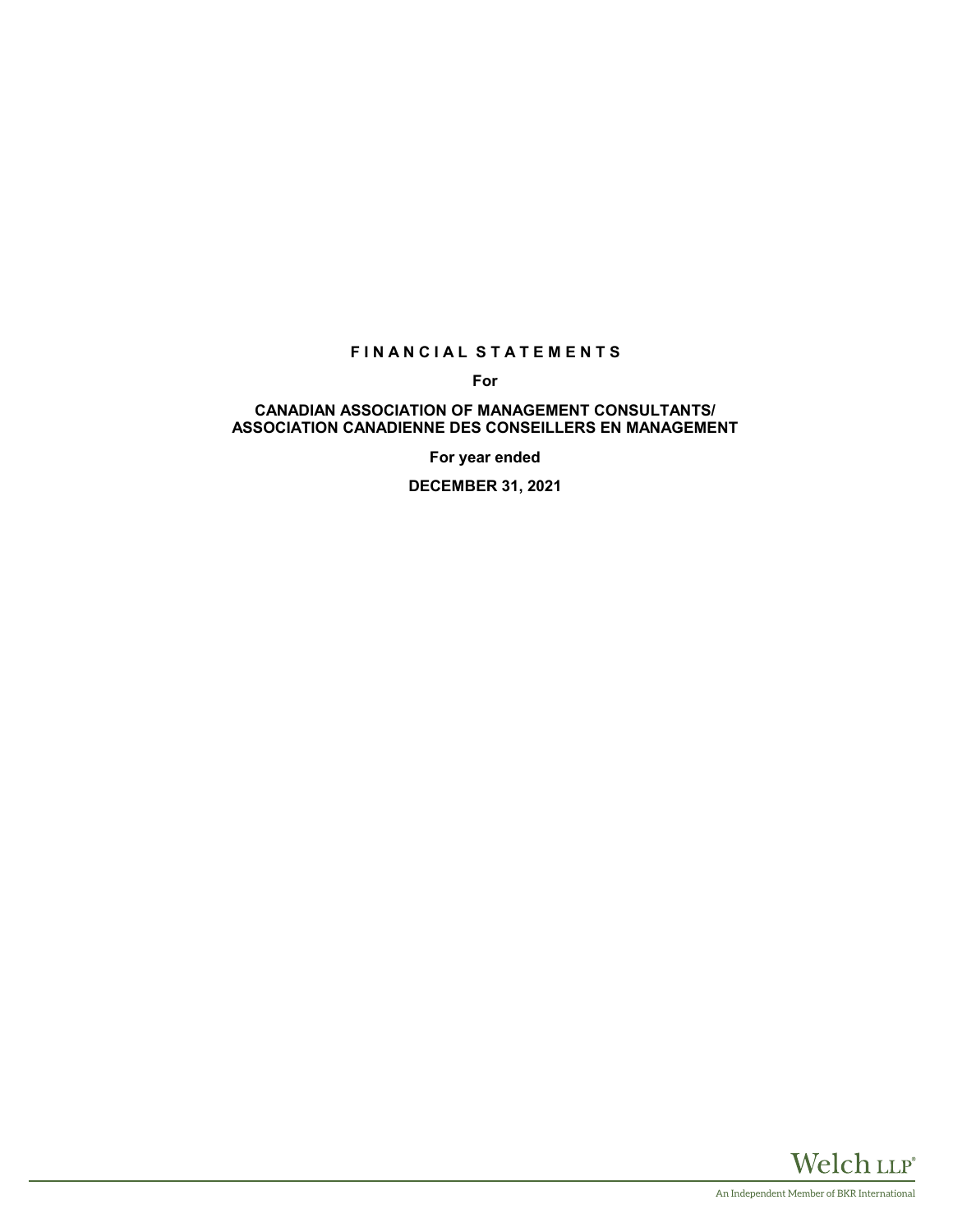# Welch LLP®

## **INDEPENDENT AUDITOR'S REPORT**

To the Members of

# **CANADIAN ASSOCIATION OF MANAGEMENT CONSULTANTS/ ASSOCIATION CANADIENNE DES CONSEILLERS EN MANAGEMENT**

## *Opinion*

We have audited the accompanying financial statements of Canadian Association of Management Consultants/Association canadienne des conseillers en management, which comprise the statement of financial position as at December 31, 2021 and the statements of operations and changes in net assets and cash flows for the year then ended, and a summary of significant accounting policies and other explanatory information.

In our opinion, the accompanying financial statements present fairly, in all material respects, the financial position of Canadian Association of Management Consultants/Association canadienne des conseillers en management as at December 31, 2021 and the results of its operations and its cash flows for the year then ended in accordance with Canadian accounting standards for not-for-profit organizations.

## *Basis for Opinion*

We conducted our audit in accordance with Canadian generally accepted auditing standards. Our responsibilities under those standards are further described in the *Auditor's Responsibilities for the Audit of the Financial Statements* section of our report. We are independent of Canadian Association of Management Consultants/Association canadienne des conseillers en management in accordance with the ethical requirements that are relevant to our audit of the financial statements in Canada, and we have fulfilled our other ethical responsibilities in accordance with these requirements. We believe that the audit evidence we have obtained is sufficient and appropriate to provide a basis for our opinion.

### *Responsibilities of Management and Those Charged with Governance for the Financial Statements*

Management is responsible for the preparation and fair presentation of the financial statements in accordance with Canadian accounting standards for not-for-profit organizations, and for such internal control as management determines is necessary to enable the preparation of financial statements that are free from material misstatement, whether due to fraud or error.

In preparing the financial statements, management is responsible for assessing Canadian Association of Management Consultants/Association canadienne des conseillers en management's ability to continue as a going concern, disclosing, as applicable, matters related to going concern and using the going concern basis of accounting unless management either intends to liquidate the organization or to cease operations, or has no realistic alternative but to do so.

Those charged with governance are responsible for overseeing Canadian Association of Management Consultants/Association canadienne des conseillers en management financial reporting process.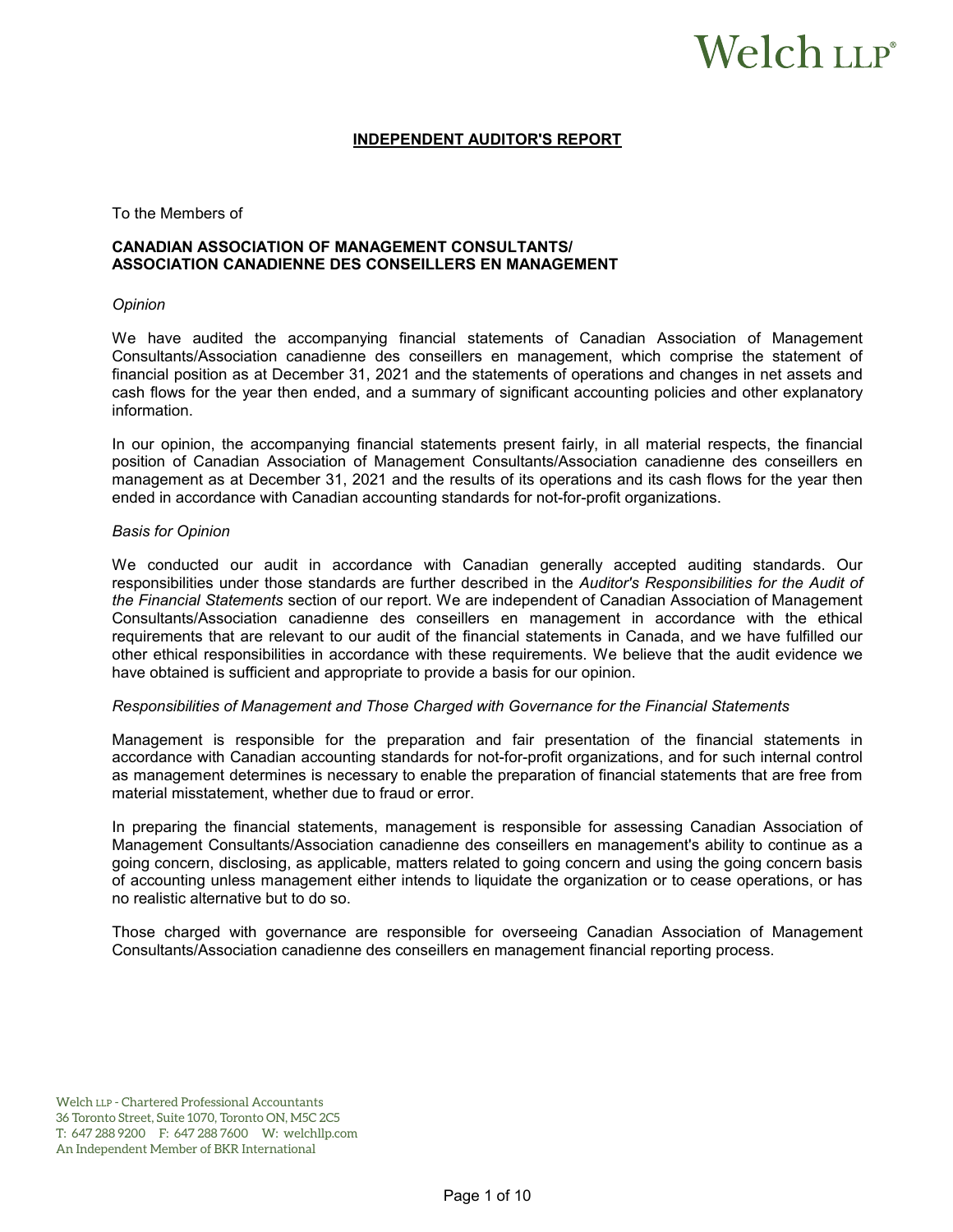# *Auditor's Responsibilities for the Audit of the Financial Statements*

Our objectives are to obtain reasonable assurance about whether the financial statements as a whole are free from material misstatement, whether due to fraud or error, and to issue an auditor's report that includes our opinion. Reasonable assurance is a high level of assurance, but is not a guarantee that an audit conducted in accordance with Canadian generally accepted auditing standards will always detect a material misstatement when it exists. Misstatements can arise from fraud or error and are considered material if, individually or in the aggregate, they could reasonably be expected to influence the economic decisions of users taken on the basis of these financial statements.

As part of an audit in accordance with Canadian generally accepted auditing standards, we exercise professional judgment and maintain professional skepticism throughout the audit. We also:

- Identify and assess the risks of material misstatement of the financial statements, whether due to fraud or error, design and perform audit procedures responsive to those risks, and obtain audit evidence that is sufficient and appropriate to provide a basis for our opinion. The risk of not detecting a material misstatement resulting from fraud is higher than for one resulting from error, as fraud may involve collusion, forgery, intentional omissions, misrepresentations, or the override of internal control.
- Obtain an understanding of internal control relevant to the audit in order to design audit procedures that are appropriate in the circumstances, but not for the purpose of expressing an opinion on the effectiveness of Canadian Association of Management Consultants/Association canadienne des conseillers en management's internal control.
- Evaluate the appropriateness of accounting policies used and the reasonableness of accounting estimates and related disclosures made by management.
- Conclude on the appropriateness of management's use of the going concern basis of accounting and, based on the audit evidence obtained, whether a material uncertainty exists related to events or conditions that may cast significant doubt on Canadian Association of Management Consultants/Association canadienne des conseillers en management's ability to continue as a going concern. If we conclude that a material uncertainty exists, we are required to draw attention in our auditor's report to the related disclosures in the financial statements or, if such disclosures are inadequate, to modify our opinion. Our conclusions are based on the audit evidence obtained up to the date of our auditor's report. However, future events or conditions may cause Canadian Association of Management Consultants/Association canadienne des conseillers en management to cease to continue as a going concern.
- Evaluate the overall presentation, structure and content of the financial statements, including the disclosures, and whether the financial statements represent the underlying transactions and events in a manner that achieves fair presentation.

We communicate with those charged with governance regarding, among other matters, the planned scope and timing of the audit and significant audit findings, including any significant deficiencies in internal control that we identify during our audit.

lelchUP

Chartered Professional Accountants Licensed Public Accountants

Toronto, Ontario April 6, 2022.

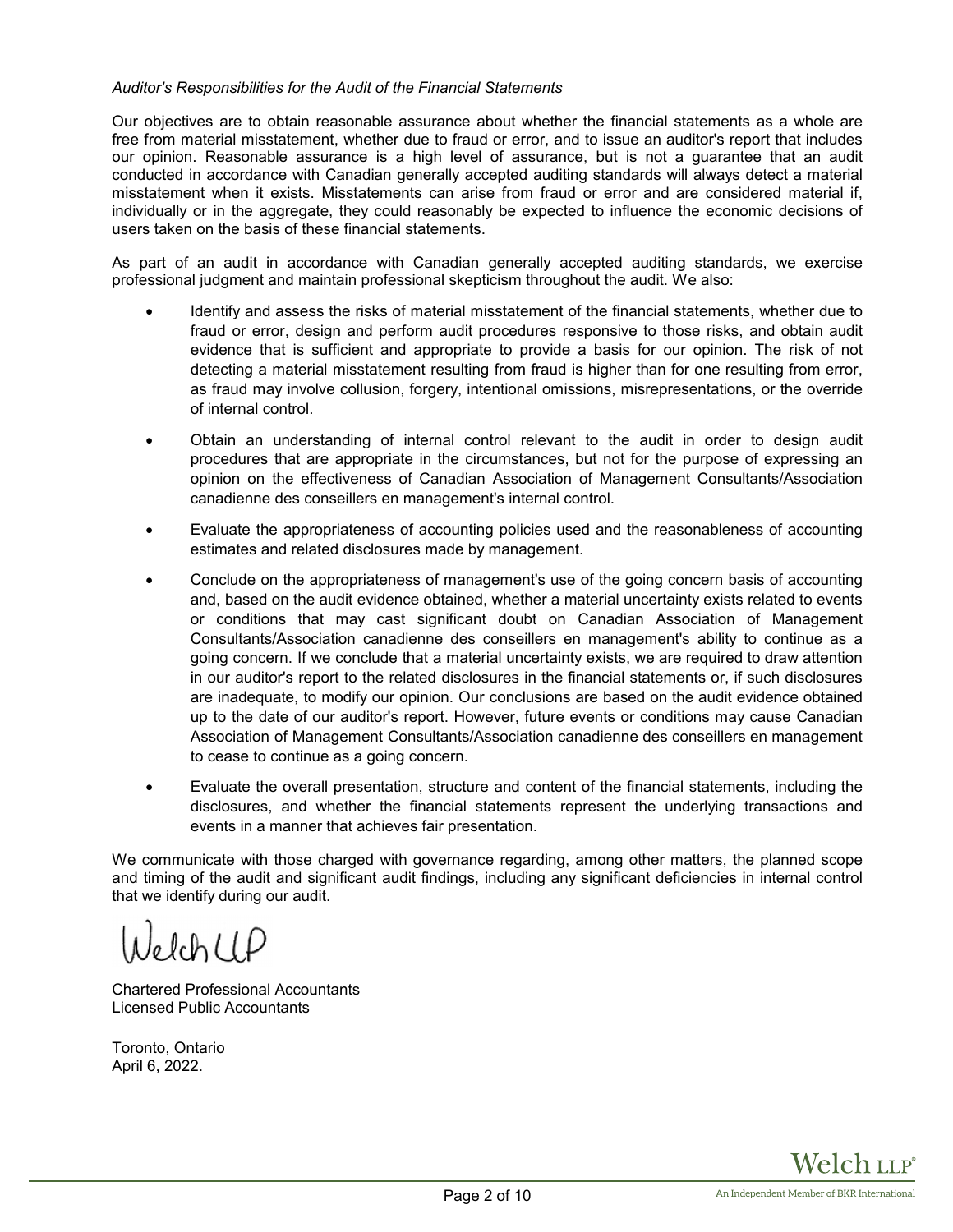# **STATEMENT OF FINANCIAL POSITION**

# **DECEMBER 31, 2021**

| <b>ASSETS</b>                                                                                                                                                                                                  | 2021                                                                       | 2020                                                                           |
|----------------------------------------------------------------------------------------------------------------------------------------------------------------------------------------------------------------|----------------------------------------------------------------------------|--------------------------------------------------------------------------------|
| <b>CURRENT ASSETS</b><br>Cash<br>Investments (note 3)<br>Accounts receivable<br>Due from Regional Certifying Institutes (note 10)<br>Due from National Research Council of Canada (note 4)<br>Prepaid expenses | \$<br>159,415<br>901,716<br>600<br>374,165<br>52,344<br>7,604<br>1,495,844 | 448,880<br>\$<br>403,502<br>13,400<br>321,542<br>31,178<br>15,143<br>1,233,645 |
| <b>TANGIBLE CAPITAL ASSETS (note 5)</b>                                                                                                                                                                        | 1,915                                                                      | 266                                                                            |
| <b>INTANGIBLE ASSETS (note 6)</b>                                                                                                                                                                              | 33,403                                                                     | 44,537                                                                         |
|                                                                                                                                                                                                                | \$1,531,162                                                                | \$1,278,448                                                                    |
| <b>LIABILITIES AND NET ASSETS</b>                                                                                                                                                                              |                                                                            |                                                                                |
| <b>CURRENT LIABILITIES</b><br>Accounts payable and accrued liabilities<br>Due to Regional Certifying Institutes (note 10)<br>Deferred revenue (note 8)<br>Government remittances payable                       | \$<br>88,558<br>484,236<br>333,678<br>16,116<br>922,588                    | \$<br>67,618<br>413,149<br>289,135<br>18,194<br>788,096                        |
| <b>LONG-TERM DEBT</b> (note 9)                                                                                                                                                                                 | 40,000<br>962,588                                                          | 30,000<br>818,096                                                              |
| <b>NET ASSETS</b><br>Unrestricted                                                                                                                                                                              | 568,574<br>\$1,531,162                                                     | 460,352<br>\$1,278,448                                                         |
|                                                                                                                                                                                                                |                                                                            |                                                                                |

Approved on behalf of the Board:

. . . . . . . . . . . . . . . . . . . . . . . . . . . . . Chair

. . . . . . . . . . . . . . . . . . . . . . . . . . . . . Treasurer

(See accompanying notes)

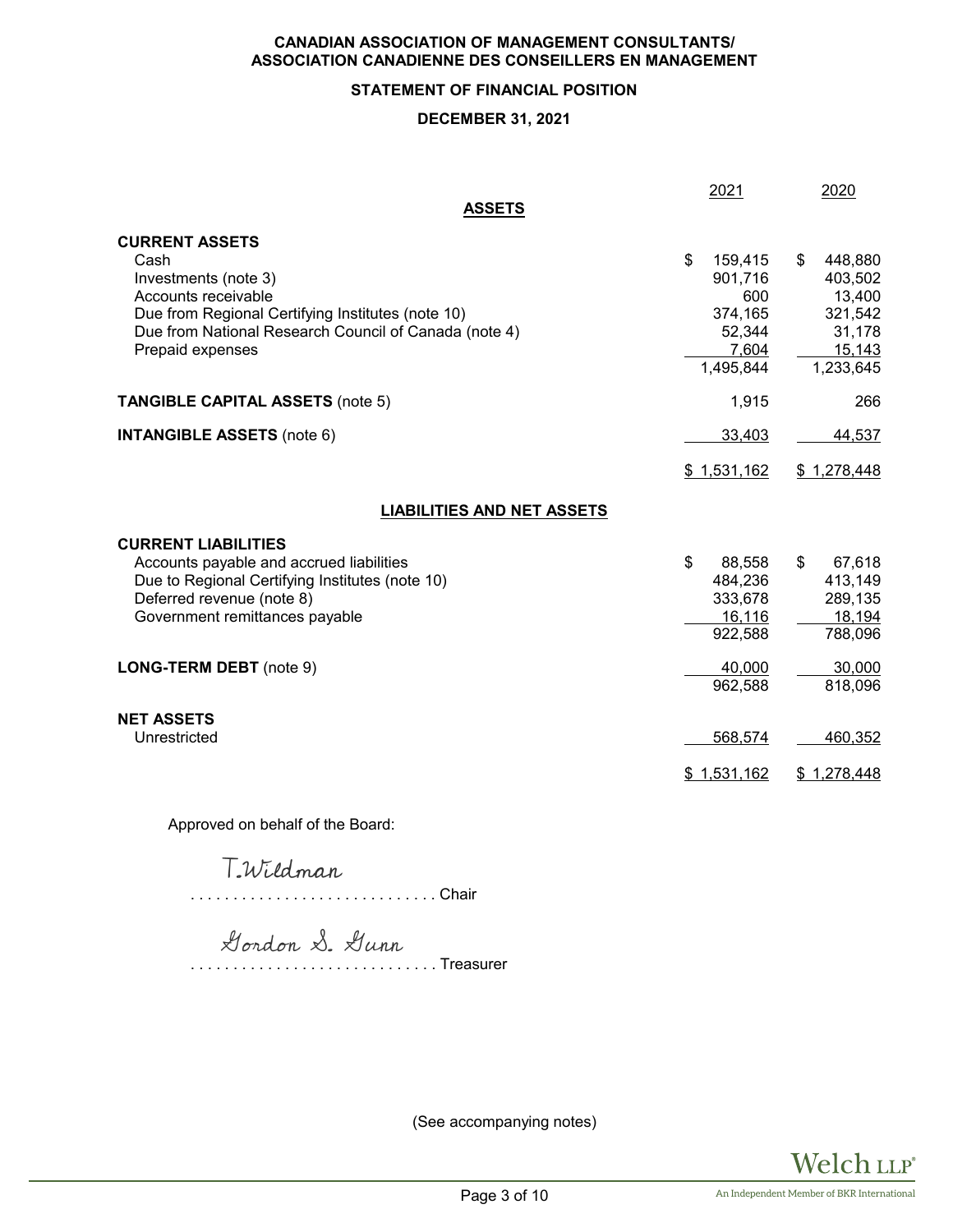# **STATEMENT OF OPERATIONS AND CHANGES IN NET ASSETS**

# **YEAR ENDED DECEMBER 31, 2021**

|                                             | 2021           | 2020           |
|---------------------------------------------|----------------|----------------|
| <b>Revenue</b>                              |                |                |
| Service fees (note 10)                      | \$<br>518,617  | \$<br>549,703  |
| NRC-IRAP (note 4)                           | 497,309        | 647,327        |
| Certification                               | 155,493        | 106,370        |
| Government of Canada (note 9)               | 29,805         | 57,028         |
| Academic partner fees                       | 25,208         | 28,750         |
| Post certification professional development | 16,387         | 19,423         |
| Promotions and sponsorships                 | 12,625         | $\blacksquare$ |
| Interest and miscellaneous                  | 3,032          | 7,849          |
| Publications                                | $\blacksquare$ | 435            |
|                                             | 1,258,476      | 1,416,885      |
| <b>Expenses</b>                             |                |                |
| Administrative                              |                |                |
| Wages, benefits and consulting fees         | 574,031        | 640,071        |
| Occupancy                                   | 6,361          | 7,537          |
| Software licences                           | 21,579         | 51,793         |
| Interest and bank charges                   | 27,597         | 26,036         |
| Office and general                          | 2,520          | 1,975          |
| Telecommunications                          | 9,024          | 8,964          |
| Insurance                                   | 8,924          | 9,390          |
| <b>Professional fees</b>                    | 23,814         | 15,978         |
| Amortization                                | 12,359         | 11,576         |
| Travel                                      | 114            | 5,072          |
| NRC-IRAP program consultants' fees (note 4) | 356,216        | 520,805        |
| Certification                               | 64,032         | 60,543         |
| Post certification professional development | 4,554          | 5,198          |
| <b>CMC Global</b>                           | 12,503         | 13,423         |
| Marketing and communications                | 18,835         | 11,657         |
| Membership                                  | 7,791          | 7,306          |
|                                             | 1,150,254      | 1,397,324      |
| Net revenue over expenses                   | 108,222        | 19,561         |
| Net assets, beginning of year               | 460,352        | 440,791        |
| Net assets, end of year                     | \$<br>568,574  | \$<br>460,352  |

(See accompanying notes)

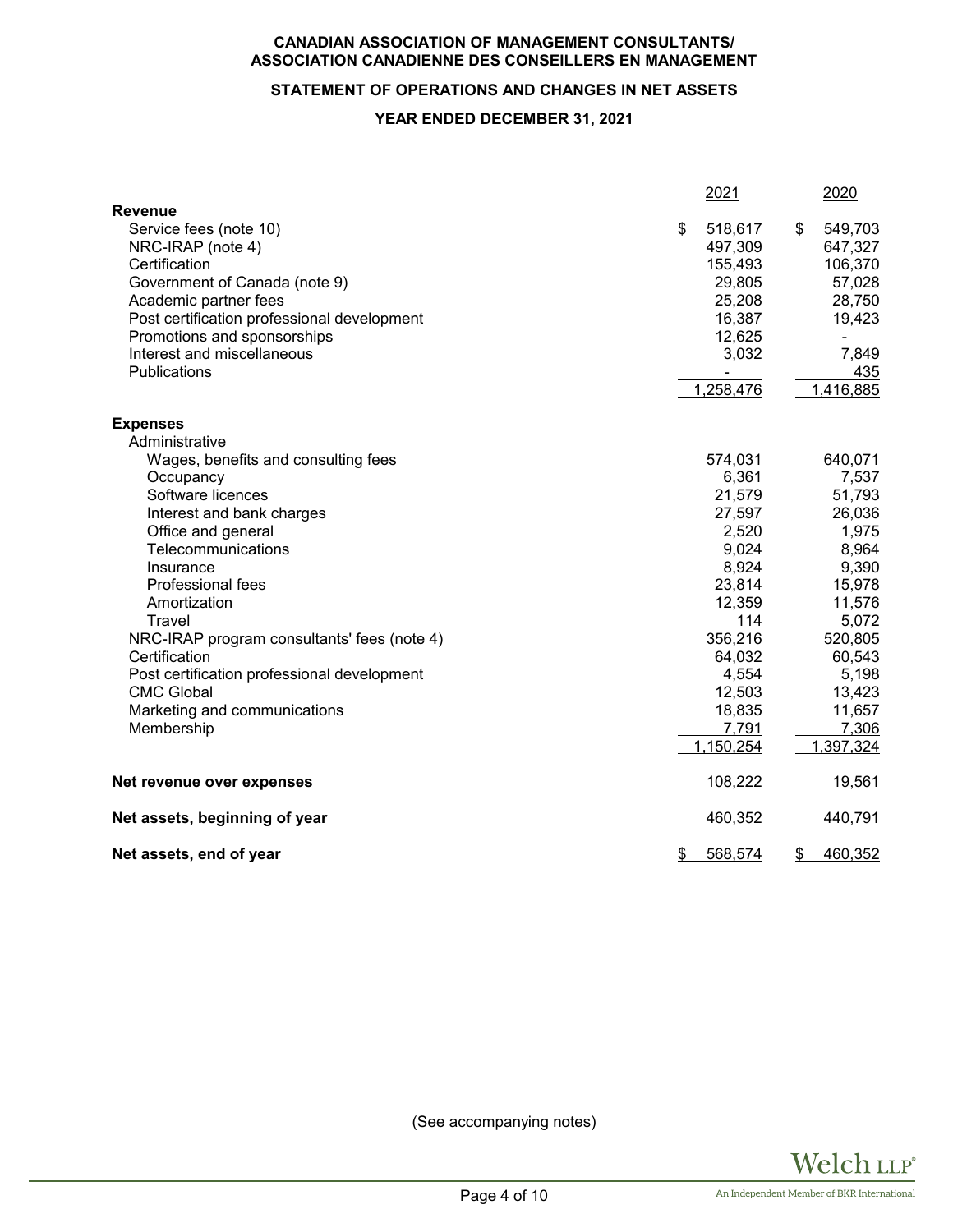# **STATEMENT OF CASH FLOWS**

# **YEAR ENDED DECEMBER 31, 2021**

|                                              | 2021          | 2020          |
|----------------------------------------------|---------------|---------------|
| <b>CASH FLOWS FROM (USED IN)</b>             |               |               |
| <b>OPERATING ACTIVITIES</b>                  |               |               |
| Net revenue over expenses                    | \$<br>108,222 | \$<br>19,561  |
| Adjustments for:                             |               |               |
| Amortization of tangible capital assets      | 1,225         | 442           |
| Amortization of intangible assets            | 11,134        | 11,134        |
| Forgivable portion of CEBA loan              | (10,000)      | (10,000)      |
|                                              | 110,581       | 21,137        |
| Non-cash changes to operations:              |               |               |
| Accounts receivable                          | 12,800        | (10, 847)     |
| Due from Regional Certifying Institutes      | (52, 623)     | 11,525        |
| Due from National Research Council of Canada | (21, 166)     | (18, 478)     |
| Prepaid expenses                             | 7,539         | 14,495        |
| Accounts payable and accrued liabilities     | 20,940        | (7, 552)      |
| Due to Regional Certifying Institutes        | 71,087        | (15, 155)     |
| Deferred revenue                             | 44,543        | (13, 932)     |
| Government remittances payable               | (2,078)       | 1,836         |
|                                              | 191,623       | (16, 971)     |
| <b>INVESTING ACTIVITIES</b>                  |               |               |
| Purchase of investments                      | (901, 716)    | (403, 502)    |
| Proceeds from sale of investments            | 403,502       | 602,176       |
| Purchase of capital assets                   | (2,874)       |               |
|                                              | (501,088)     | 198,674       |
| <b>FINANCING ACTIVITIES</b>                  |               |               |
| Advance of long-term loan                    | 20,000        | 40,000        |
| <b>INCREASE (DECREASE) IN CASH</b>           | (289, 465)    | 221,703       |
| <b>CASH, BEGINNING OF YEAR</b>               | 448,880       | 227,177       |
| <b>CASH, END OF YEAR</b>                     | 159,415<br>\$ | 448,880<br>\$ |

(See accompanying notes)

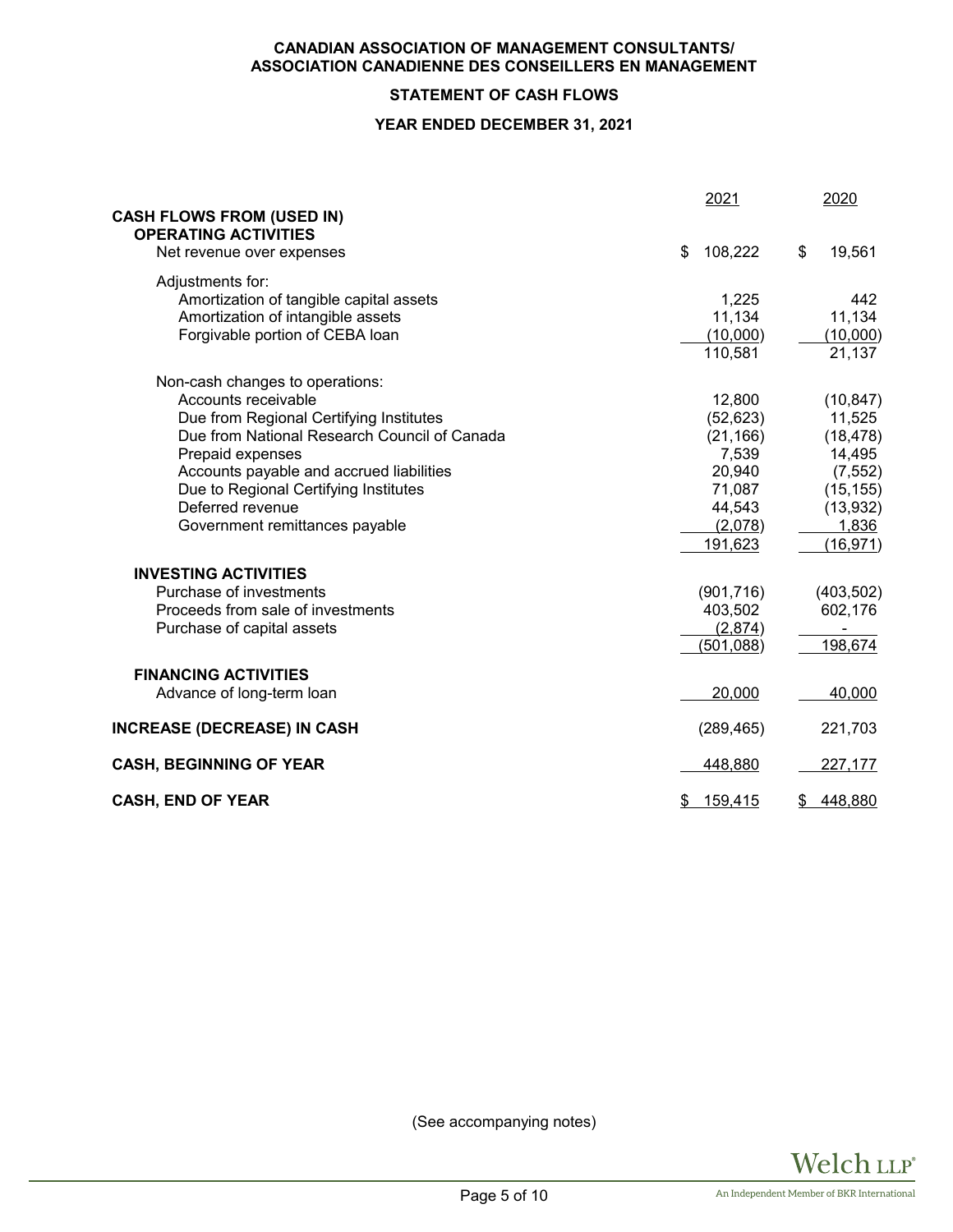# **NOTES TO THE FINANCIAL STATEMENTS**

## **YEAR ENDED DECEMBER 31, 2021**

# 1. **NATURE OF OPERATIONS**

The Canadian Association of Management Consultants/Association canadienne des conseillers en management ("CMC-Canada") fosters excellence in the practice of management consulting by Canadians.

CMC-Canada was incorporated under the Canada Not-for-profit Corporations Act without Share Capital. CMC-Canada is a not-for-profit entity under the Income Tax Act (Canada) and, as such, is exempt from corporate income taxes.

# 2. **SIGNIFICANT ACCOUNTING POLICIES**

### *Basis of presentation*

The financial statements have been prepared in accordance with Canadian accounting standards for not-for-profit organizations.

### *Revenue recognition*

Service fees are recognized as revenue proportionately over the fiscal year to which they relate. Service fees received in advance of the period to which they relate are recorded as deferred revenue.

CMC-Canada uses the deferral method when recognizing contributions. Restricted contributions, such as NRC-IRAP funding, are recognized as revenue in the year the related expenses are incurred. Unrestricted contributions are recognized as revenue in the year received or receivable.

Certification, conference, post certification professional development, promotions and sponsorships, and publications revenue is recorded when the related services have been provided.

Interest income is recognized as revenue when earned.

## *Financial instruments*

CMC-Canada initially measures its financial assets and financial liabilities at fair value. CMC-Canada subsequently measures all its financial assets and liabilities at amortized cost.

Financial assets measured at amortized cost include cash, investments, accounts receivable, due from Regional Certifying Institutes, and due from National Research Council of Canada.

Financial liabilities measured at amortized cost include accounts payable and accrued liabilities, and due to Regional Certifying Institutes.

## *Tangible capital assets*

Tangible capital assets are initially recorded at cost. Computer equipment is amortized on a straightline basis over the asset's estimated useful life of 3 years.

### *Intangible assets*

Intangible assets are initially recorded at cost. Website development costs are amortized on a straightline basis over the asset's estimated useful life of 5 years.

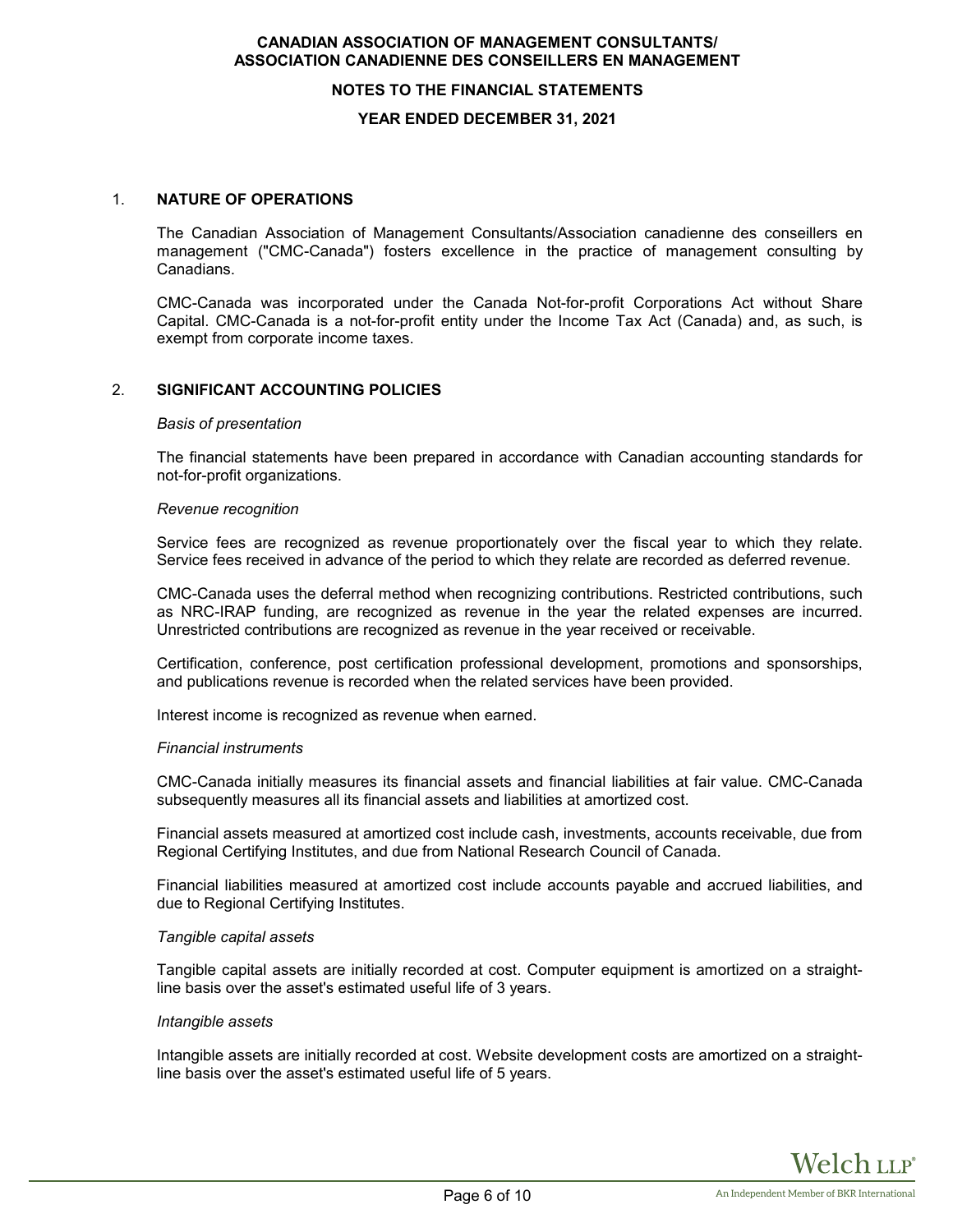# **CANADIAN ASSOCIATION OF MANAGEMENT CONSULTANTS/ ASSOCIATION CANADIENNE DES CONSEILLERS EN MANAGEMENT NOTES TO THE FINANCIAL STATEMENTS - Cont'd. YEAR ENDED DECEMBER 31, 2021**

# 2. **SIGNIFICANT ACCOUNTING POLICIES** - Cont'd.

## *Use of estimates*

The preparation of these financial statements in accordance with Canadian accounting standards for notfor-profit organizations requires management to make estimates and assumptions that affect the reported amounts of assets and liabilities and disclosure of contingent assets and liabilities at the date of financial statements and the reported amounts of revenue and expenses for the reporting period. Significant estimates include determining the useful lives of capital and intangible assets and the amount of accrued liabilities. Actual results could differ from the estimates.

## *Contributed services*

During the year, contributed services were provided by volunteers. Since these services are not normally purchased by CMC-Canada, and due to the difficulty of determining their fair value, contributed services are not recognized in these statements.

# 3. **INVESTMENTS**

Investments consist of \$901,716 (2020 - \$403,502) in guaranteed investment certificates earning interest from 0.40% to 0.55% and that mature between January 13 and December 29, 2022.

# 4. **DUE FROM NATIONAL RESEARCH COUNCIL OF CANADA**

CMC-Canada has an agreement with the National Research Council of Canada ("NRC") beginning April 1, 2021 to March 31, 2022 through the Industrial Research Assistance Program ("NRC-IRAP") to provide management advisory services to small and medium sized enterprises within Canada. This agreement replaced their agreement with the NRC beginning April 1, 2020 to March 31, 2021. CMC-Canada is responsible for providing qualified Certified Management Consultants who will provide the necessary services through the NRC-IRAP, and manage the deliverables under the NRC-IRAP. NRC compensates CMC-Canada for fees paid to Certified Management Consultants responsible for providing the management advisory services under the NRC-IRAP, and for administration costs incurred to run the program. As such, CMC-Canada acts as a principal in receiving and disbursing the funds and includes the funding revenue and consultants' fees expenses in its financial statements.

Particulars of transactions and balances owing from NRC were as follows:

|                                                                                                                                                              | 2021                                        | 2020                                             |
|--------------------------------------------------------------------------------------------------------------------------------------------------------------|---------------------------------------------|--------------------------------------------------|
| Opening balance                                                                                                                                              | \$<br>31,178                                | \$<br>12,700                                     |
| Revenue from NRC-IRAP funding of consultant fees<br>Revenue from NRC-IRAP funding of administrative fees<br>Revenue from administrative fees charged on IRAP | 356,216<br>126,543                          | 520,805<br>112,872                               |
| consulting projects                                                                                                                                          | 14.550<br>497,309                           | 13,650<br>647,327                                |
| NRC-IRAP funding received<br>Administrative fees received for IRAP consulting projects                                                                       | (461, 593)<br>(14, 550)<br><u>(476,143)</u> | (615,199)<br><u>(13,650)</u><br><u>(628,849)</u> |
| Ending balance                                                                                                                                               | 52.344                                      | 31.178                                           |

CMC-Canada realized net revenue over expenses for the NRC-IRAP program of \$141,093 (2020 - \$126,522).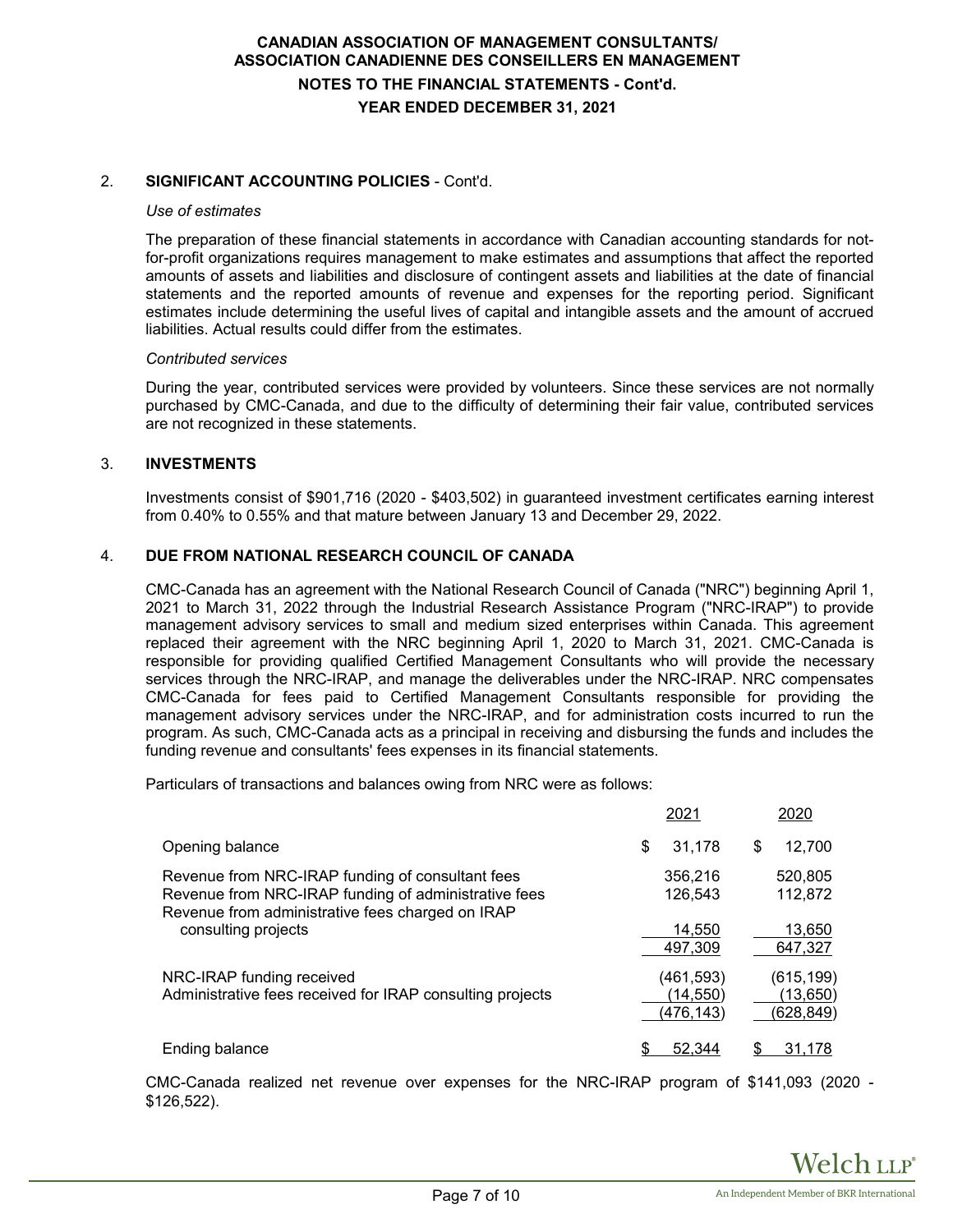# **CANADIAN ASSOCIATION OF MANAGEMENT CONSULTANTS/ ASSOCIATION CANADIENNE DES CONSEILLERS EN MANAGEMENT NOTES TO THE FINANCIAL STATEMENTS - Cont'd. YEAR ENDED DECEMBER 31, 2021**

# 5. **TANGIBLE CAPITAL ASSETS**

Tangible capital assets are comprised of the following:

|    |                                                   | 2021         |    | 2020      |
|----|---------------------------------------------------|--------------|----|-----------|
|    | Computer equipment                                | \$<br>4,198  | \$ | 1,324     |
|    | Less: accumulated amortization                    | (2, 283)     |    | (1,058)   |
|    |                                                   | 1,915        | \$ | 266       |
| 6. | <b>INTANGIBLE ASSETS</b>                          |              |    |           |
|    | Intangible assets are comprised of the following: | 2021         |    | 2020      |
|    | Website development costs                         | \$<br>55,671 | \$ | 55,671    |
|    | Less: accumulated amortization                    | (22, 268)    |    | (11, 134) |
|    |                                                   | 33,403       | S  | 44,537    |

# 7. **CREDIT FACILITY**

CMC-Canada has an operating line of credit available in the amount of \$200,000 (2020 - \$200,000) bearing interest at the bank's prime lending rate plus 2%. At December 31, 2021, \$nil of this line of credit was utilized (2020 - \$nil).

The credit facility is secured against guaranteed investment certificates in the amount of \$200,000.

# 8. **DEFERRED REVENUE**

Deferred revenue consists of the following:

|                                            | 2021       | 2020                         |
|--------------------------------------------|------------|------------------------------|
| Service fees<br>Royalty and course revenue | \$322.428  | \$282,677<br>11.250<br>6.458 |
|                                            | \$ 333,678 | 289.135<br>\$.               |

# 9. **CANADA EMERGENCY BUSINESS ACCOUNT LOAN**

During the year, CMC-Canada received an additional \$20,000 (2020 - \$40,000) loan under the provisions of the Canada Emergency Business Account ("CEBA"). The program was launched by the Government of Canada to provide financing to qualifying small businesses and not-for-profit organizations to ease the financial strain experienced as a result of the COVID-19 pandemic. This brings the total CEBA loans received to date to \$60,000.

The loans, which was provided by the Royal Bank of Canada, are non-interest bearing, unsecured and guaranteed by the Government of Canada. Repayment of principal is not required before December 31, 2023 and loan payments can be made at any time without fees or penalties. If CMC-Canada has paid 75% of the loan amount prior to December 31, 2023, the lender will forgive the remaining \$20,000 balance of the loan.

Any outstanding balance remaining at January 20, 2022 will be converted from a revolving line of credit into a non-revolving loan. Commencing on January 1, 2024 interest will accrue at a rate of 5% per annum, payable monthly. Any remaining balance on the loan will be repayable in full on December 31, 2025.

In 2021, \$10,000 (2020 - \$10,000) of the forgivable portion of the loan and \$19,805 (2020 - \$47,028) of wage subsidies from the Canada Emergency Wage Subsidy and Temporary Wage Subsidy programs have been recorded as Government of Canada revenue in the statement of operations.

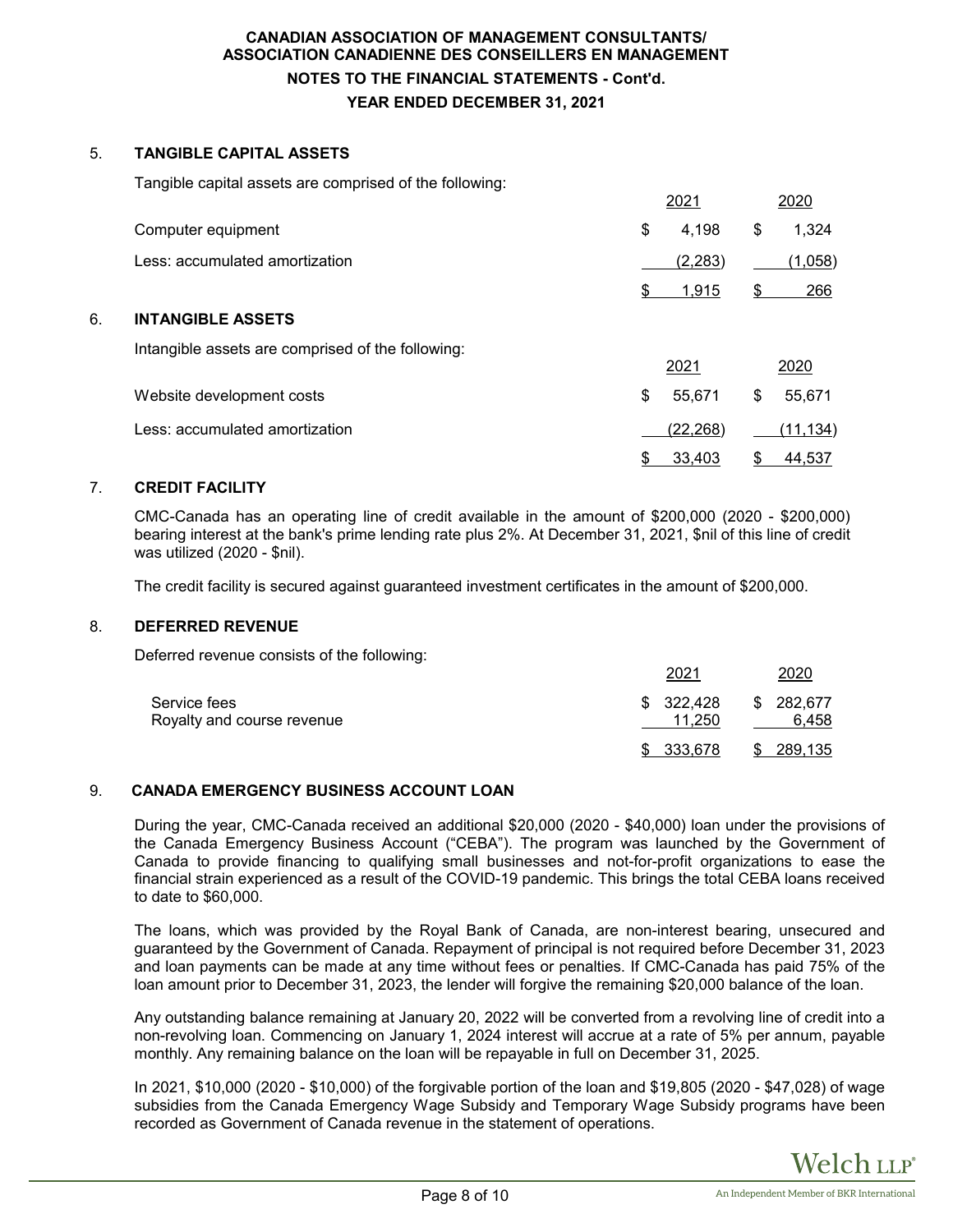# **NOTES TO THE FINANCIAL STATEMENTS - Cont'd.**

## **YEAR ENDED DECEMBER 31, 2021**

# 10. **RELATED PARTY TRANSACTIONS**

CMC-Canada has a Memorandum of Understanding ("MOU") with the Regional Certifying Institutes, effective December 1, 2017 to December 31, 2022, with the option of extending for up to five renewal terms of one year. The financial provisions of the MOU took effect July 1, 2018.

Under the MOU, CMC-Canada bills and collects all membership dues as an agent for the Regional Certifying Institutes. Any membership dues collected but not yet remitted are reflected as amounts Due to Regional Certifying Institutes.

CMC-Canada provides national core services, collaborative growth and vitality projects, and institute services on behalf of Regional Certifying Institutes. Under the MOU, CMC-Canada receives service fees based upon a percentage of membership dues collected. CMC-Canada's portion of 2021 service fees was 75% (2020 - 75%). Service fees are recovered through offsets when membership dues are distributed. Unpaid service fees and other charges are reflected as amounts Due from Regional Certifying Institutes.

The Regional Certifying Institutes have the exclusive legislative authority and responsibility to grant and protect the Certified Management Consultant designation and usage of the letters "CMC" within their respective jurisdictions.

The Regional Certifying Institutes party to the MOU are as follows:

Institute of Certified Management Consultants of Alberta Institute of Certified Management Consultants of Atlantic Canada Institute of Certified Management Consultants of British Columbia Institute of Certified Management Consultants of Manitoba Institute of Certified Management Consultants of Ontario Institute of Certified Management Consultants of Saskatchewan 2021 2020

| <b>Revenue from Regional Certifying Institutes:</b> | <b>LULI</b> | ∠∪∠∪      |
|-----------------------------------------------------|-------------|-----------|
| Service fees                                        | \$518.617   | \$549.703 |

The transactions are recorded at the values agreed to between CMC-Canada and the Regional Certifying Institutes outlined within the MOU.

# 11. **UNCERTAINTY DUE TO THE ECONOMIC CONSEQUENCES OF COVID-19**

In mid-March of 2020, various Canadian governments declared a state of emergency in response to public health concerns over the spread of COVID-19.

In 2019, CMC-Canada moved to a virtual office structure and also implemented a website to enhance its digital platform. These actions positioned CMC-Canada to have minimal disruptions to operations and continued digital service provision to members during the pandemic in 2020 and 2021, and to provide a stable platform for recovery and renewed growth during and after the pandemic.

A high degree of uncertainty persists surrounding the full economic impact of the disease and governments' response thereto. The unpredictable nature of the spread of the disease makes it difficult to determine the length of time that CMC-Canada's operations will be impacted or the severity of the impact. Consequently, the effects of any subsequent outbreaks or abrupt declines in economic activity on CMC-Canada's future operations, assets, liabilities, revenues and expenses are unknown at this time.